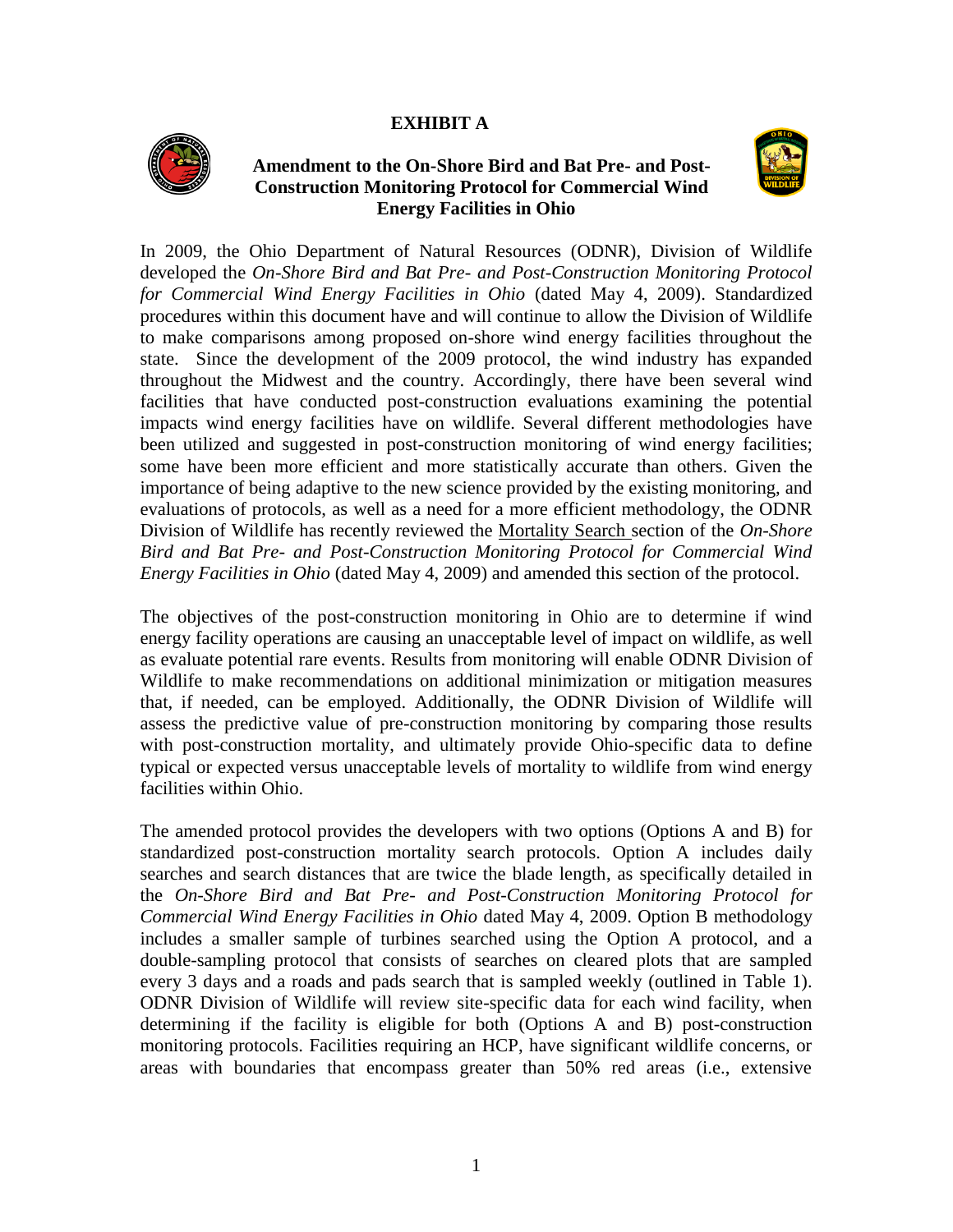monitoring) from ODNR pre-construction monitoring maps, will likely be ineligible for Option B.

One of the two standardized protocols must be followed for a minimum of the first two years of post-construction monitoring, no other variation will be considered until there is sufficient data to evaluate the protocols. For both options, post-construction monitoring should commence immediately (within 2 weeks) following date of first operation, if operation is initiated during 1 April to 15 November. In this circumstance, the first year of post-construction monitoring may be extended over 2 calendar years (e.g., start monitoring 1 July 2011 continue to 15 November 2011, resume monitoring 1 April 2012 to 30 June 2012). If the facility begins operation during 16 November to 31 March, monitoring will begin on 1 April and continue to 15 November.

Depending on the results of the first year, ODNR Division of Wildlife will determine if post-construction monitoring will continue into the second year or be reduced (i.e., focused on time periods when higher numbers of fatalities were detected). A similar assessment and determination will be provided after the second year, if a continuation is deemed necessary.

The number of turbines searched will depend on the number of turbines at the facility, as well as the protocol option chosen (Table 1). Turbines to be searched will be randomly selected, but may include specific turbines in areas of concern if so noted by the ODNR Division of Wildlife or U.S. Fish & Wildlife Service based on pre-construction monitoring results. Turbines randomly selected should be assessed and approved by ODNR Division of Wildlife prior to initiation of post-construction monitoring. Recommendations for monitoring during additional years following may differ, as noted above, both in terms of time period, specific turbines and number of turbines searched to address potential wildlife impacts.

The results of the mortality searches should be submitted to ODNR Division of Wildlife and U.S. Fish and Wildlife Service for review. All original data forms and electronic data detailing all raw data from post-construction monitoring will be provided to ODNR Division of Wildlife. ODNR will provide a standardized blank electronic database that should be used for all Ohio post-construction projects.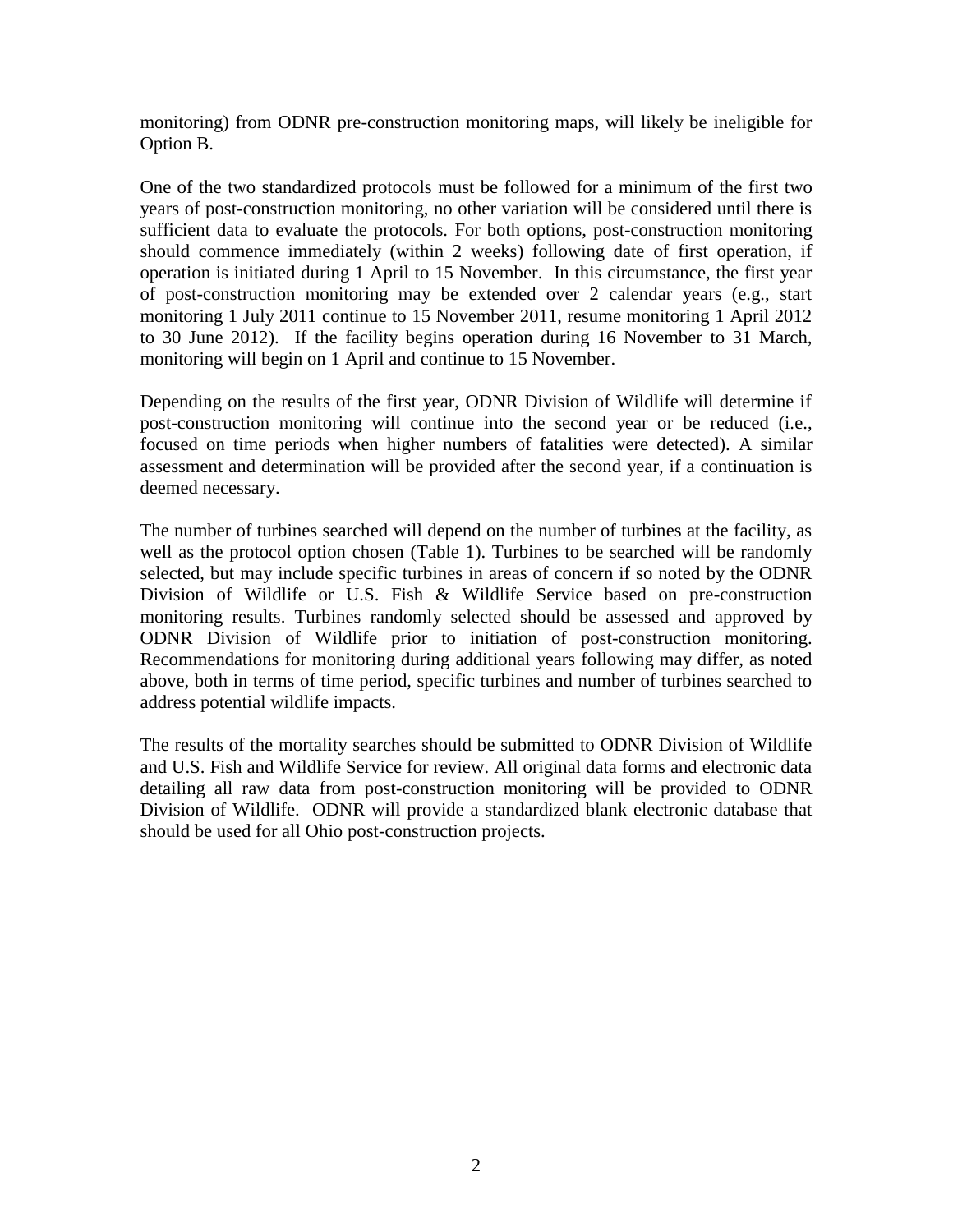#### *Sample size and search protocols*

| Table 1. A comparison of the amended ODNR Division of Wildlife mortality search      |
|--------------------------------------------------------------------------------------|
| protocol options for the On-Shore Bird and Bat Pre- and Post-Construction Monitoring |
| Protocol for Commercial Wind Energy Facilities in Ohio.                              |

| <b>Protocol</b>                            | <b>Search</b><br>time<br>interval      | <b>Search distance</b><br>from turbine $(m)^c$                  | Sample size (# turbines<br>searched)                                                                                                                                                                                           | <b>Plots</b><br>cleared <sup>a</sup> |
|--------------------------------------------|----------------------------------------|-----------------------------------------------------------------|--------------------------------------------------------------------------------------------------------------------------------------------------------------------------------------------------------------------------------|--------------------------------------|
| <b>Option A.</b>                           |                                        |                                                                 |                                                                                                                                                                                                                                |                                      |
| 2009 ODNR <sup>a</sup>                     | daily<br>(7d/wk)                       | twice blade length                                              | Facilities with $\leq 10$ total<br>turbines: all searched, 11-<br>40 turbines: 1/2 searched,<br>minimum of 10 turbines<br>searched, or >40 turbines:<br>$1/4$ searched, minimum<br>of 20.<br>And all meteorological<br>towers. | N <sub>0</sub>                       |
| <b>Option B.</b><br>2009 ODNR <sup>a</sup> | daily<br>(7d/wk)                       | twice blade length                                              | 10% of the total turbines,<br>or minimum of 5 and any<br>meteorological tower<br>with guy wires.                                                                                                                               | No                                   |
| 3-day, plots<br>cleared <sup>a</sup>       | every 3<br>days (3<br>day<br>interval) | 1.2 times the blade<br>length or a minimum<br>of $60 \text{ m}$ | $=$ the total number of<br>turbines in Option A<br>minus the number of<br>turbines in the box<br>immediately above (3-                                                                                                         | Yes                                  |
| Roads and pads <sup>b</sup>                | weekly                                 | within 100 m of<br>turbine                                      | day search)<br>$=$ remaining turbines in<br>boundary that are not<br>searched with another<br>method                                                                                                                           | Yes                                  |

<sup>a</sup>Option A (ODNR 2009 protocol) does not require clearing of searched plots, however in agricultural areas it is suggested that developers encourage landowners to plant areas within 60 meters of the turbine in either soybean or wheat crops to increase the probability of detecting carcasses. For Option B, the turbines in the 3-day search-interval sample should have the entire search plot cleared. Cleared will be defined as *vegetation maintained at a height of 4 inches or less, with less than 2% of interspersed vegetation no higher than 12 inches.* If mowing is used to clear and maintain plots, mowing should only occur within 12 hours of the last mortality search.

b The roads and pads searches are part of a double-sampling technique and must be used in conjunction with the cleared plot searches. Including the roads and pads weekly method allows sampling to occur at all the turbines, which could capture the variability for the entire facility. The double-sampling technique will use the data collected from cleared plots used as a correction factor for the data for the roads and pads searches. In the analyses, the double-sampling technique will be used to calculate a facility-wide mortality estimate.

 $c$  At each turbine search plot, north-south oriented transects should be established every 5 meters. The length of these transects, and perpendicular distance that transects should extend from the turbine base should be equal to 1.2 or 2 times the blade length of the turbine being searched (depending on the methods). Transects should not venture into hazardous areas, such as steep slopes or high water.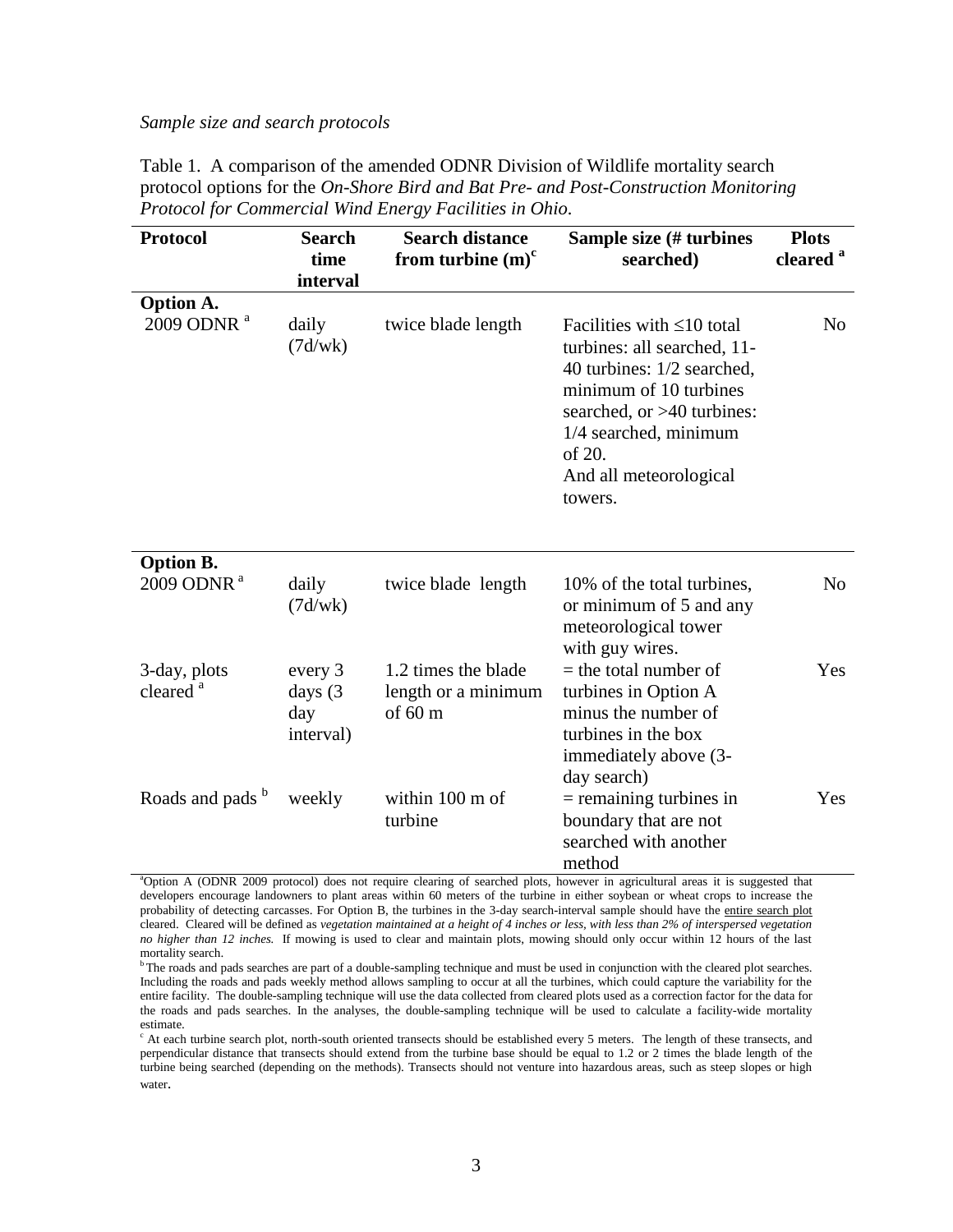All searches should begin at first light; this reduces the number of carcasses removed by diurnal scavengers and increases the likelihood of recovering live individuals. The appropriate number of surveyors should be hired to completely search the allotted turbines by 1:00 p.m. The initial start and stop time should be recorded for each survey. Searchers should walk slowly, scanning  $\sim 2.5$  meters on either side of the transect. When a bird or bat is encountered, the distance when the observer first detected it should be recorded. The searcher should then assess whether the individual is alive or dead. If the individual is alive, efforts should be made to release or take the animal to a licensed rehabilitator<sup>1</sup>. If successful rehabilitation is not likely, then the individual should be humanely euthanized through cervical dislocation<sup>2</sup>. For each individual (regardless of dead or alive), the site should be flagged, and returned to after the turbine search has been completed. Once relocated, a photograph should be taken of the carcass before it is moved. The carcass should be collected in individual re-sealable plastic bags, and the carcass identification number written in pencil on a piece of write-in-the-rain paper enclosed with the carcass. All information on the "Fatality Reporting Form" should be recorded. Mortalities encountered outside the bounds of an official search should be collected, and the above information recorded, but "Incidental" should be written into the notes area. These will not be used in the calculation of site mortality rates, but may (depending on species) be used in searcher efficiency or carcass removal trials. Bats within the *Myotis* family are difficult to differentiate, and should not be used for scavenging rate or searcher efficiency trials. These carcasses should be frozen and given to the ODNR Division of Wildlife at a prearranged date. If a state or federal threatened or endangered species is located, the ODNR Division of Wildlife and U.S. Fish & Wildlife Service must be contacted within 48 hours. At that time arrangements will be made for turning over the carcass to the appropriate agency. If a larger than expected mortality event occurs, ODNR Division of Wildlife and the U.S. Fish & Wildlife Service must be notified within 24 hours. For our purposes a significant mortality event will be defined as >5 birds/bats at an individual turbine, and/or >20 birds and/or bats across the entire facility.

## *Vegetation mapping*

Vegetation mapping should be done for each of the searched turbines 3 times a year (spring, summer, and fall), regardless of search protocol. Mapping will consist of recording the GPS location, vegetation height and percent cover (1-meter transect) every 10 meters for each transect. Additional points should be taken at abrupt transition zones such as the edge of a road. An estimate of searchable area should be also provided for each searched turbine.

## *Searcher efficiency trials*

 $\overline{a}$ 

Search efficiency trials consist of placing test carcasses at locations chosen at random to assess an individual's ability to detect turbine mortalities. Carcasses should be placed on search plots unbeknownst to the searchers and by someone who is not actively involved

<sup>&</sup>lt;sup>1</sup> Contact the Ohio Division of Wildlife District office nearest to the site for area wildlife rehabilitators.

 $2<sup>2</sup>$  If the species in question is a state or federally protected species the appropriate agency must be contacted before the individual is euthanized.